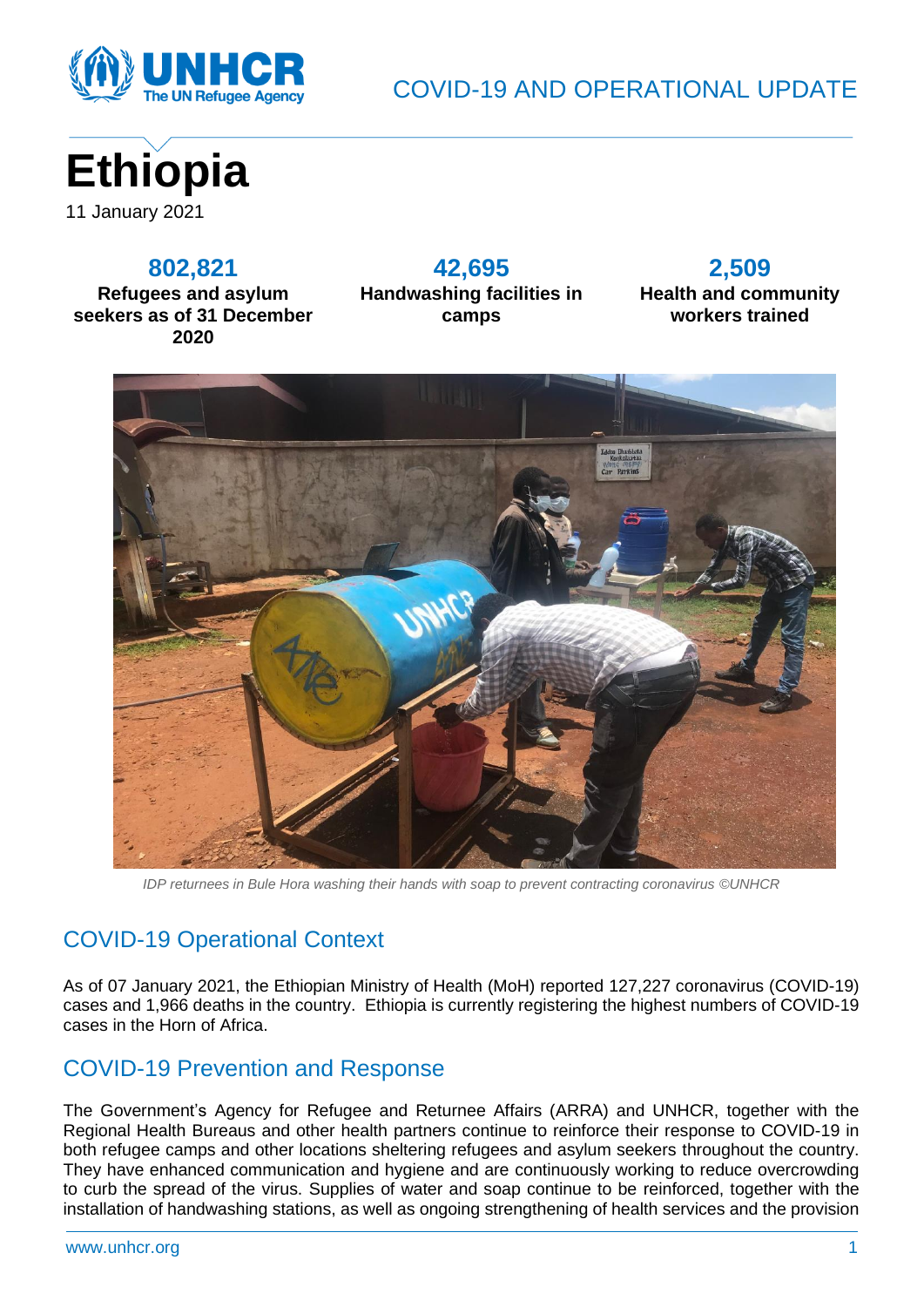

of personal protective equipment for health care workers, first responders and others. However, the delivery of services including COVID-19 prevention and response in the four refugee camps in the Tigray Region has come to a complete halt over the past weeks due to the conflict.

- **PPEs**, **COVID-related medicines** and **medical equipment** worth approximately \$1 million are being delivered for health services and health staff while a fresh procurement order for medicines and medical equipment for both COVID and regular health programmes has just been placed. Procurement of 5 ICU beds, 5 patient monitors, 50 oxygen cylinders, 10 oxygen concentrators and 300 coverall gowns for the Gambella Regional Health Bureau is in its final stage and partly delivered. PPEs have also been provided to various health facilities in Bule Hora where UNHCR is involved in the response to IDPs.
- **42,695 handwashing stations** have been installed in communal centres and households in all 20 of the 26 refugee camps to promote regular handwashing with soap. We are unable to update the data for the remaining six camps (four in Tigray two in Afar) due to the conflict. **41,474** of these have been installed in refugee households and **1,221** were set up in communal facilities providing services to refugees and asylum seekers. More capacity is needed to ensure that every refugee household is equipped with a handwashing facility.
- Over 2,500 trained **health and community outreach workers** are actively engaged in awareness raising, case investigation and management, as well as mitigation, prevention and control of the virus. They include **446** healthcare workers, **22** laboratory technicians and **1,719** community outreach workers who are serving both the refugees and the communities hosting them. In addition, refugee representatives, Refugee Outreach Volunteers (ROVs), women, youth and child committees and other community representatives were trained and are actively engaged to ensure that basic preventive measures are observed in the communities.
- The daily average per capita **water distribution** in the refugee camps stands at **18.6 litres.** While some of the camps have access to 20 liters per person per day per the UNHCR standard, others are receiving less than the emergency threshold of 15 liters per person per day. UNHCR, ARRA and partners are working to ensure that all refugees have access to adequate potable water in keeping with the minimum international standards. The conflict in Tigray Region has seriously disrupted the water provision in the 4 camps located in the region. UNHCR and partners will work to normalize service provision there as soon as the situation allows, following assessments of the effects of the conflict.
- **ISolation facilities**, known as Temporary Assessment Units, have been set up in all refugee camps to temporarily quarantine possible suspected COVID-19 cases pending their transfer to Government isolation and treatment facilities, if necessary. UNHCR has provided hospital beds, mattresses, coverall gowns and other supplies to equip these facilities and extended support to the Government-run treatment centers which are also accessible to refugees. The construction of five additional isolation facilities in the five Melkadida camps has been completed.
- In the capital, Addis Ababa, where over 33,000 urban refugees reside, UNHCR is **communicating with refugees via telephone helplines, WhatsApp and Telegram groups**. In addition to this, a **Digital Request and Complaint System** (DRCS) is fully functional, with an average of 100 requests received on daily basis and processed by the Protection team. Refugee Outreach Volunteers (ROVs) and refugee leaders are also helping raise awareness.
- In order to meet additional expenses for soap and other sanitary materials, UNHCR provides an allowance of 300 Ethiopian Birr (\$7.61) per person per month, to urban-based refugees entitled to monthly living allowances to whom a two-month advance cash transfer is also made as a living allowance. The intervention is monitored through post-distribution phone interviews by Protection staff.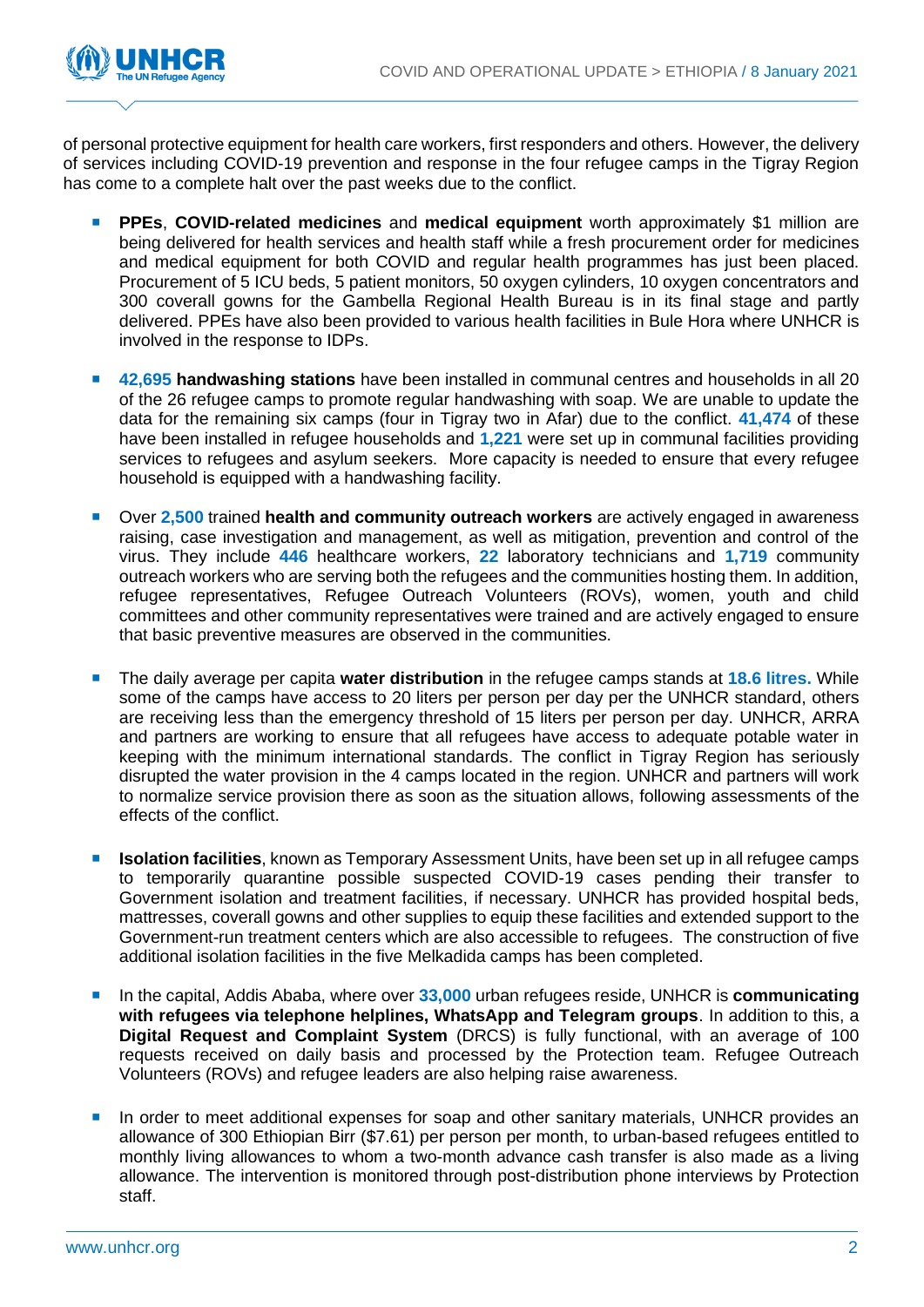

- The Registration services resumed at the UNHCR office in Addis Ababa to issue refugees with registration documents and update their data. Limited numbers are received per day due to the health measures in place to ensure the safety of refugees. In parallel, UNHCR also supports Voluntary Repatriation through the facilitation of exit visa processes for Yemeni refugees in Ethiopia.
- UNHCR is **supporting the inter-agency COVID-19 response to the IDP situation** in the country, distributing non-food items, equipping isolation and quarantine centers and providing community communications on health messaging.

## COVID Impact and Challenges

**Health Impact**: Pivoting of much of UNHCR's limited health budget to the COVID-19 prevention and response efforts is resulting in strain on the provision of regular essential health services in the refugee camps. This, in turn, will pose challenges in continuity of maternal and child health services, disease control programmes such as for HIV, TB and Malaria, among others. The reallocation of funds to combat COVID-19 may also negatively impact the efforts already made towards the control of non-communicable diseases including diabetes, hypertension and mental health.

**Economic impact**: UNHCR continues to closely monitor how the COVID-19 pandemic is affecting the socio-economic dynamics of the different refugee hosting areas, including through referencing third party assessment reports on impacts on enterprises and jobs. In addition to COVID-19, refugee hosting areas have been under the double threat of the Desert Locust invasion and floods. Many projects funded by partners continue to report implementation challenges as a result of COVID-19 measures and changed priorities. Refugees in many of the camps indicate that the pandemic has negatively affected their economic

and, with some mentioning that opportunities for maintaining their self-reliance through income earned by working as daily laborers are now limited due to COVID-19. Others who run small-scale businesses have also reported significant reductions in business opportunities. security

UNHCR received approximately **USD 9.8 million** out of its financial requirements of **USD 34.9**

**million** for the COVID-19 response in 2020. The funding shortfall is limiting UNHCR's ability to effectively respond to the pandemic as resources are not enough to procure all needed PPEs, medicines, WASH facilities and other supplies. Inadequate WASH infrastructure, lack of additional space in schools and lack of masks for school children are also making school reopening challenging.

## Operational Response Updates

**Tigray Emergency**: On 15 December, a one-month food ration distribution took place to 25,000 Eritrean refugees in Adi-Harush and Maiaini camps, in coordination with WFP and ARRA. The refugees last received two months' worth of food in mid-October. UNHCR is still unable to access Hitsats and Shimelba refugee camps.

In Addis Ababa**,** UNHCR held a meeting with NGOs and UN agencies with presence in the Tigray region to discuss their operational capacities and planned activities on the ground as well as access issues. UNHCR has prepared an Online 3W Form to help in the planning and coordination efforts to assist the refugee population, beginning with Adi Harush and Mai Aini camps.

UNHCR and partners were forced to relocate most of their staff from Shire in northern Tigray Region due to the conflict that erupted in early November between the Ethiopian Defense Forces (EDF) and forces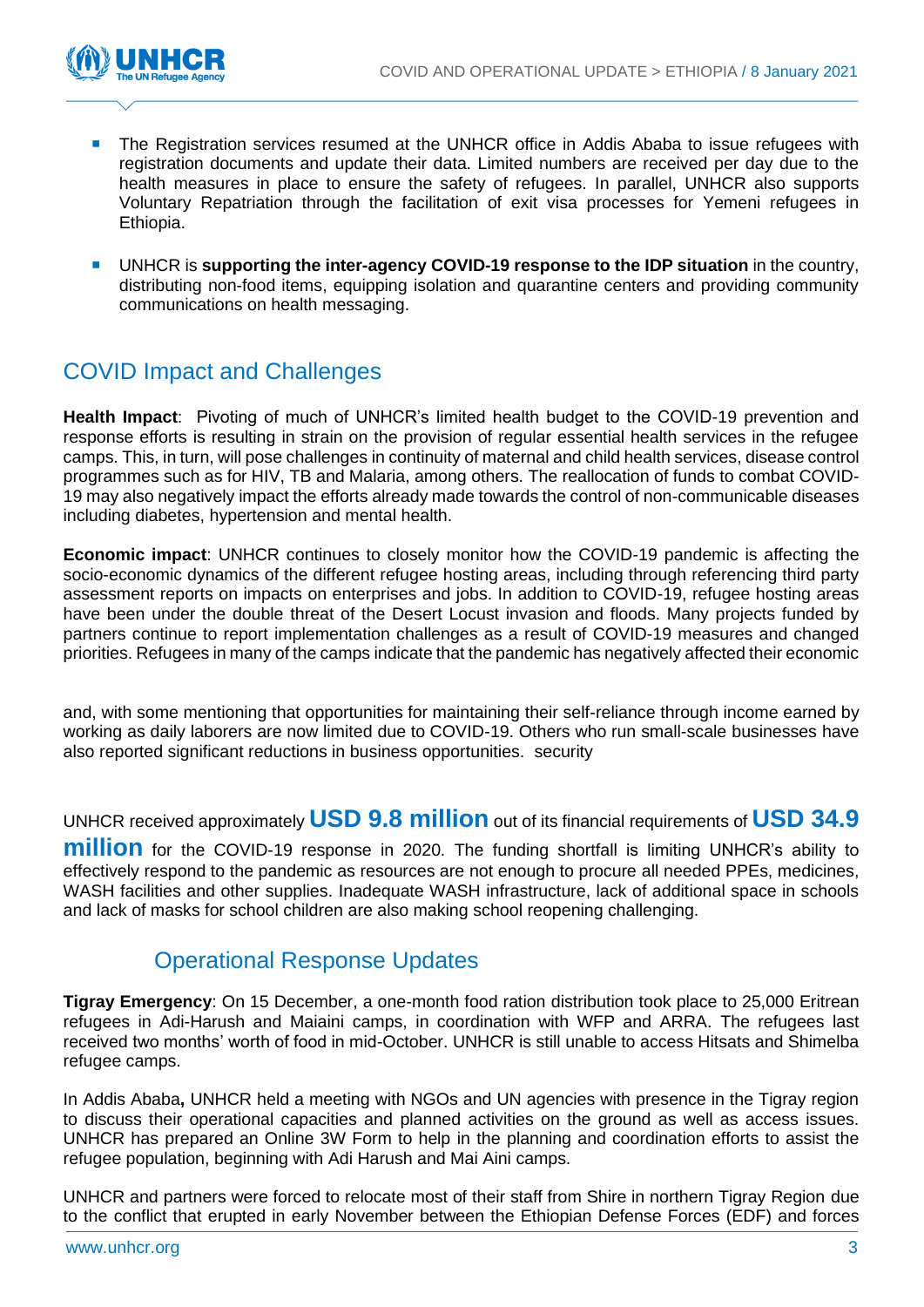

loyal to the Tigrayan People's Liberation Front (TPLF). Since the start of the conflict, communication via telephone and internet has hindered UNHCR efforts to follow the developments in the refugee camps and IDP locations. Only a limited number of critical staff remain, in the areas affected by the conflict. With limited access to cash, fuel and food, their operational capacity has been severely hindered. This has led to a drastic halt in the delivery of services to refugees. Regular Ethiopia country and regional UNHCR updates on the crisis can be found at:<https://data2.unhcr.org/en/situations/rbehagl>



**PROTECTION**

**Relocation of new arrivals to camps:** UNHCR, together with ARRA and other partners transferred 52 newly arrived Somali refugees from the Reception Centre in Dollo Ado to Hilaweyn, one of five refugee camps in the Melkadida area. Their relocation followed a preliminary registration and a two-week quarantine at the Reception Centre. In the camp, they were issued with emergency shelters and other essential aid items. Meanwhile, the Dollo Ado Reception Centre is being maintained with 75% of the work completed to date. In **Gambella**, 1,740 South Sudanese refugees were relocated from Pagak Reception Centre to Nguenyyiel Refugee Camp, bringing the total relocated so far to approximately 5,300. More than 2,900 others remain at the reception centre awaiting relocation.

**Persons with Specific Needs**: In West Guji, Oromia Region, UNHCR provided crutches to 48 persons living with physical disabilities. They were also given orientation on how use the equipment to enhance their mobility.



**Support to the education sector**: UNHCR donated 16 blackboards to schools in West Wollega zone of the Oromia Region where shortages were identified. The Daro Dimtu Primary School, which was reconstructed by UNHCR, was one of the beneficiaries. Similarly, four blackboards were given to a boarding school for children with hearing impairment that is run by the Ethiopian Evangelical Church Mekane Yesus (EECMY) in Nekemte. Moreover, ANE distributed school bags for 750 IDP returnee students in Haro primary school, Yergachafe Woreda of Gedeo Zone. Meanwhile, thousands of refugee students sat for the grade 8 Regional Examination, including 1,255 Somali refugees drawn from the five refugee camps in the Melkadida area. 379 of the 1,255 were female students.



**Shelter maintenance and construction** In Tongo Refugee Camp, Benishangul-Gumuz Region, ANE has started distributing cash and construction materials to refugees to maintain their own shelters. 32 households were issued with construction materials, such as plastic sheet, bamboo, eucalyptus wood, nails and grass bundle as well as 800 ETB to cover labour cost. The approach is believed to improve community participation in shelter construction and maintenance and promote a sense of ownership of the shelters. Meanwhile, ANE handed over 75 completed transitional shelters to refugees and 10 vulnerable members of the host communities in and around Gure-Shembola camp. In Gedeo and West Guji zones, in the south, the construction of 150 shelters was completed as per the plan with the participation of all concerned bodies including the beneficiaries themselves.